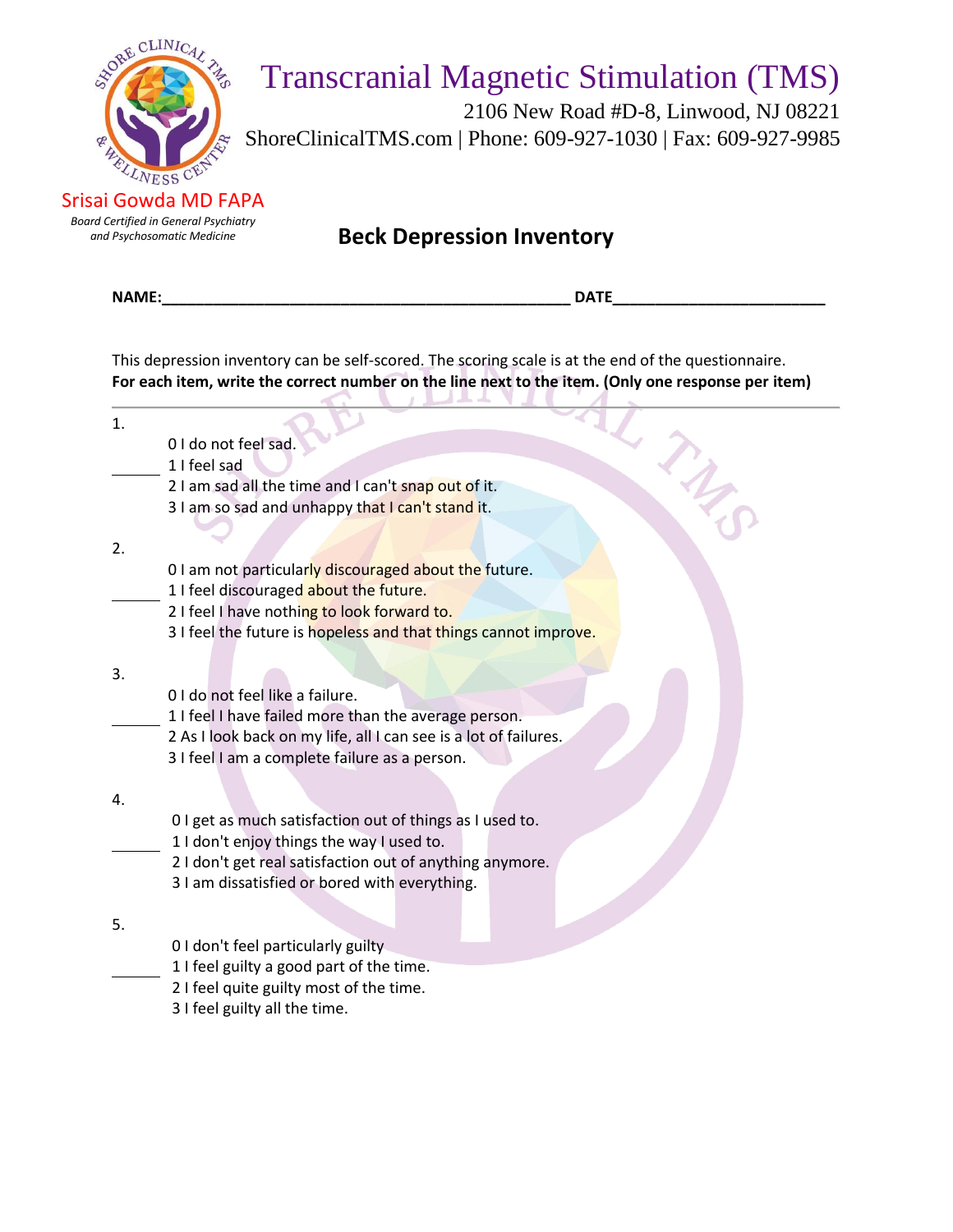

 2106 New Road #D-8, Linwood, NJ 08221 ShoreClinicalTMS.com | Phone: 609-927-1030 | Fax: 609-927-9985

Srisai Gowda MD FAPA

*Board Certified in General Psychiatry and Psychosomatic Medicine*

#### 6.

- 0 I don't feel I am being punished.
- 1 I feel I may be punished.
- 2 I expect to be punished.
- 3 I feel I am being punished.
- 7.
- 0 I don't feel disappointed in myself.
- 1 I am disappointed in myself.
- 2 I am disgusted with myself.
- 3 I hate myself.

### 8.

- 0 I don't feel I am any worse than anybody else. 1 I am disappointed in myself.<br>
1 I am disappointed in myself.<br>
2 I am disappointed in myself.<br>
3 I hate myself.<br>
1 I am critical of myself for my weaknesses or mistakes.
- 
- 2 I blame myself all the time for my faults.
- 3 I blame myself for everything bad that happens.

### 9.

- 0 I don't have any thoughts of killing myself.
- 1 I have thoughts of killing myself, but I would not carry them out.
- 2 I would like to kill myself.
	- 3 I would kill myself if I had the chance.

### 10.

- 0 I don't cry any more than usual.
- 1 I cry more now than I used to.
	- 2 I cry all the time now.
	- 3 I used to be able to cry, but now I can't cry even though I want to.

### 11.

- 0 I am no more irritated by things than I ever was.
- 1 I am slightly more irritated now than usual.
- 2 I am quite annoyed or irritated a good deal of the time.
- 3 I feel irritated all the time.

## 12.

- 0 I have not lost interest in other people.
- 1 I am less interested in other people than I used to be.
- 2 I have lost most of my interest in other people.
- 3 I have lost all my interest in other people.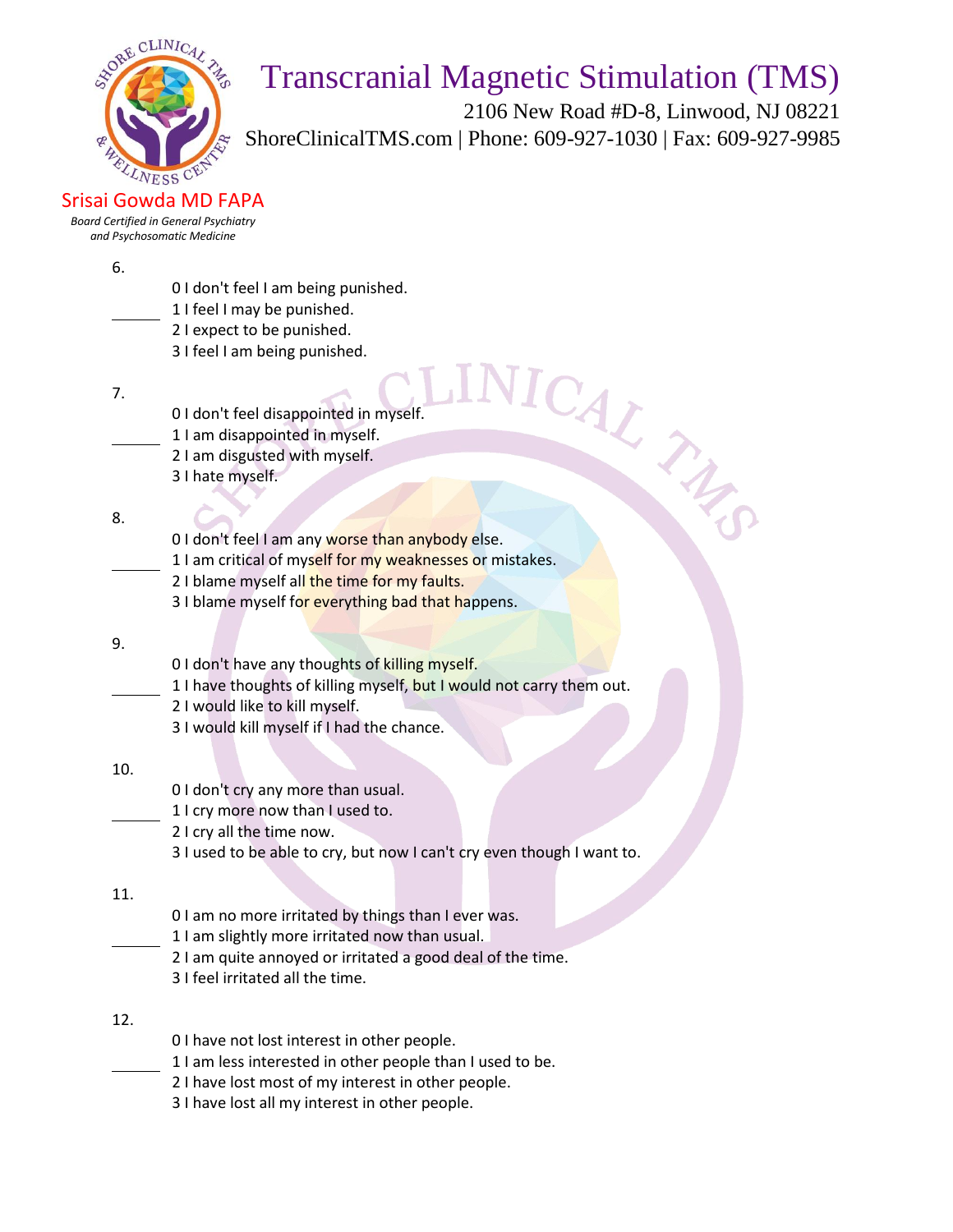

 2106 New Road #D-8, Linwood, NJ 08221 ShoreClinicalTMS.com | Phone: 609-927-1030 | Fax: 609-927-9985

Srisai Gowda MD FAPA

*Board Certified in General Psychiatry and Psychosomatic Medicine*

13.

- 0 I make decisions about as well as I ever could.
- 1 I put off making decisions more than I used to.
- 2 I have greater difficulty in making decisions more than I used to.
- 3 I can't make decisions at all anymore.
- 14.
- 0 I don't feel that I look any worse than I used to.
- 1 I am worried that I am looking old or unattractive.
- 2 I feel there are permanent changes in my appearance that make me look unattractive.
- 3 I believe that I look ugly.

15.

- 0 I can work about as well as before.
- 1 It takes an extra effort to get started at doing something.
- 2 I have to push myself very hard to do anything.
- 3 I can't do any work at all.

### 16.

- 0 I can sleep as well as usual.
- 1 I don't sleep as well as I used to.
- 2 I wake up 1-2 hours earlier than usual and find it hard to get back to sleep.
- 3 I wake up several hours earlier than I used to and cannot get back to sleep.

17.

- 0 I don't get more tired than usual.
- 1 I get tired more easily than I used to.
- 2 I get tired from doing almost anything.
- 3 I am too tired to do anything.

## 18.

- 0 My appetite is no worse than usual.
- 1 My appetite is not as good as it used to be.
- 2 My appetite is much worse now.
- 3 I have no appetite at all anymore.
- 19.
- 0 I haven't lost much weight, if any, lately.
- 1 I have lost more than five pounds.
- 2 I have lost more than ten pounds.
- 3 I have lost more than fifteen pounds.